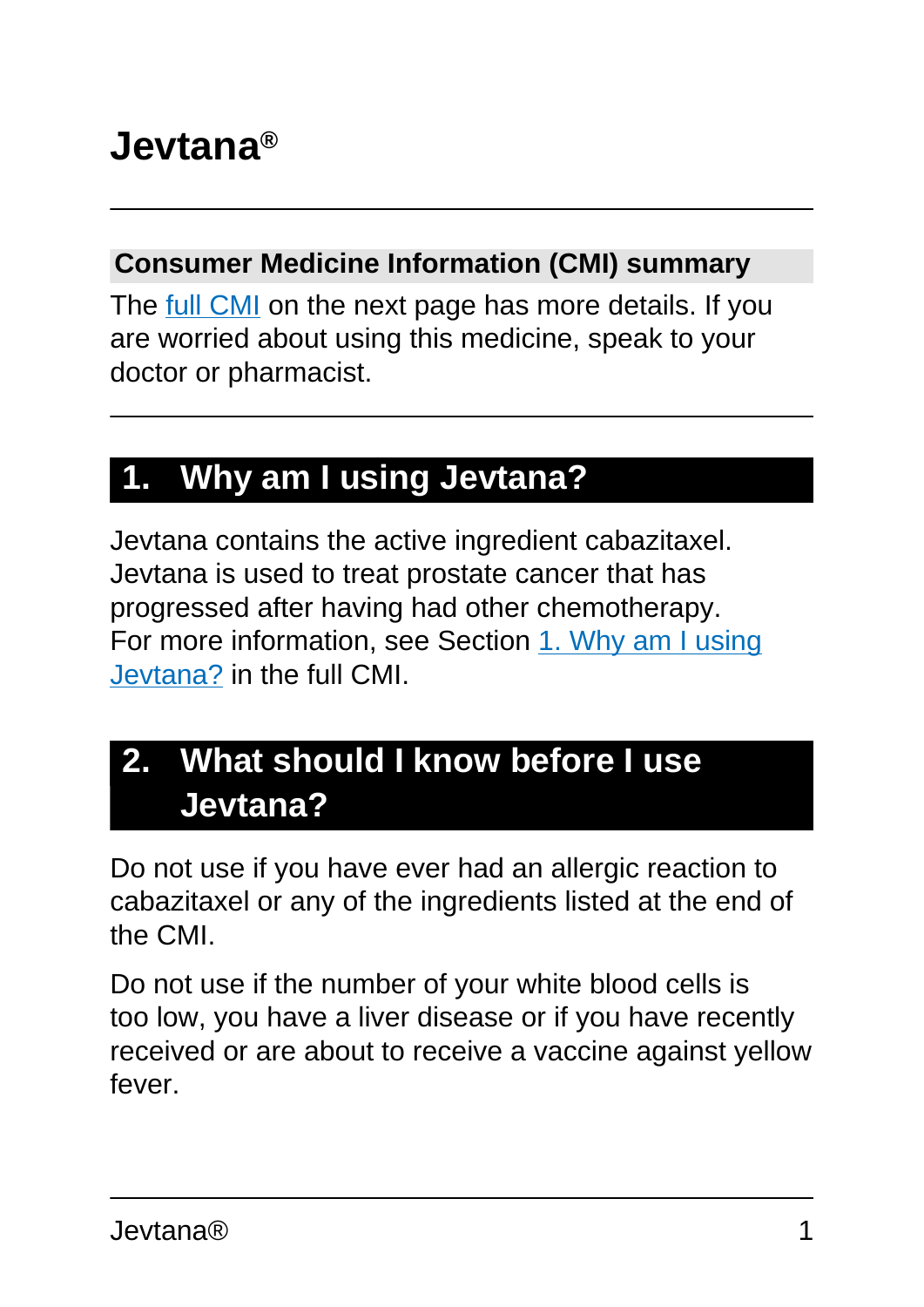**Talk to your doctor if you have any other medical conditions, take any other medicines, or if your partner is pregnant, plans to become pregnant or breastfeed.** For more information, see Section [2. What](#page-4-1) [should I know before I use Jevtana?](#page-4-1) in the full CMI.

## **3. What if I am taking other medicines?**

Some medicines may interfere with Jevtana and affect how it works. A list of these medicines is in Section [3.](#page-7-0) [What if I am taking other medicines?](#page-7-0) in the full CMI.

## **4. How is Jevtana given?**

- Jevtana will be given by infusion into one of your veins (intravenous use). The infusion will last approximately 1 hour during which you will be in the hospital.
- You usually receive your infusion once every 3 weeks.

More instructions can be found in Section [4.How is](#page-8-0) [Jevtana given?](#page-8-0) in the full CMI.

## **5. What should I know while using Jevtana?**

| <b>Things you should do</b> | $\triangleright$ Remind any doctor,<br>dentist, pharmacist or<br>nurse you visit that you |
|-----------------------------|-------------------------------------------------------------------------------------------|
|                             | are using Jevtana.                                                                        |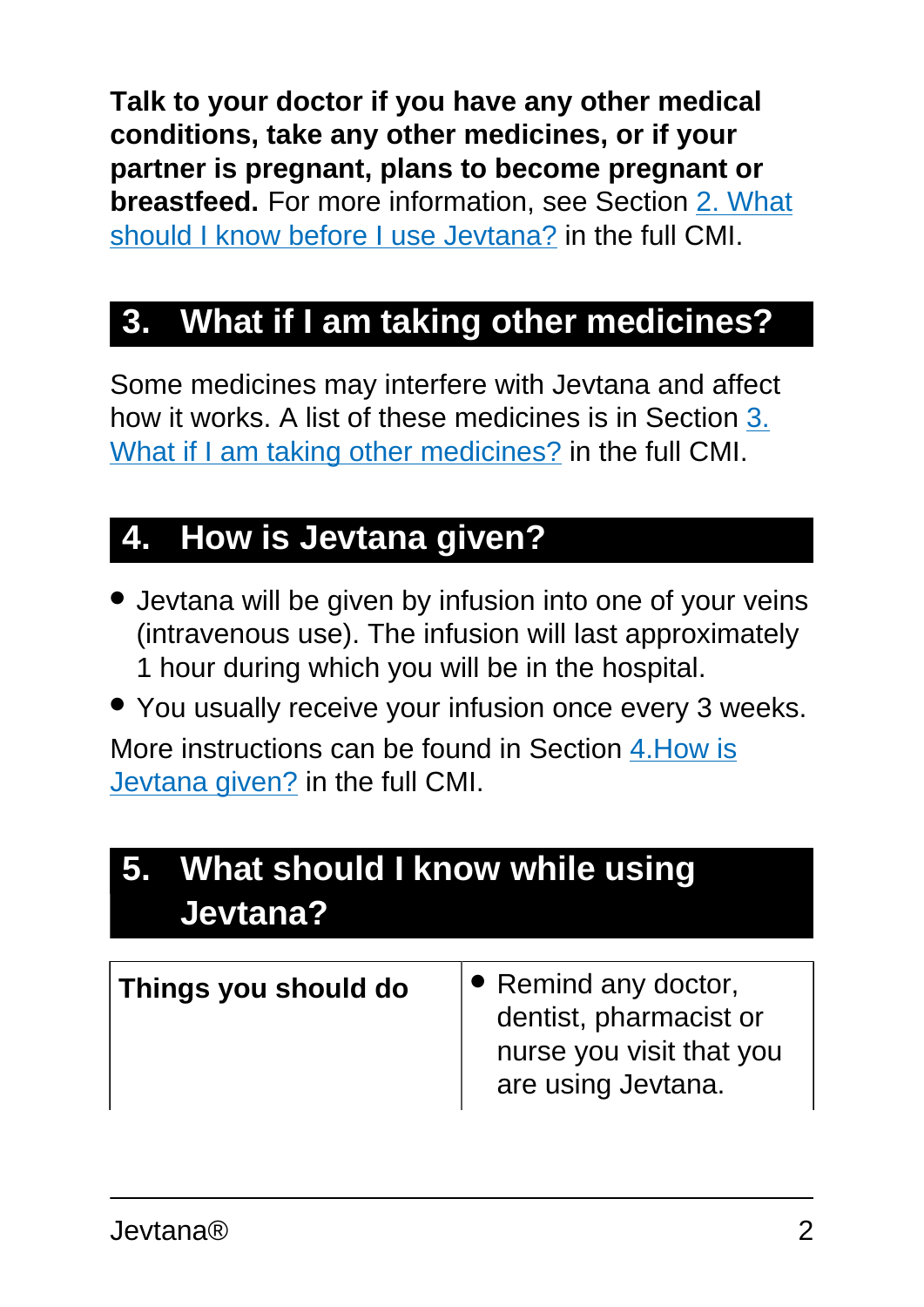|                                     | Use a condom during<br>sex if your partner is or<br>could become pregnant.<br>Call your doctor<br>immediately if your<br>partner becomes<br>pregnant while you<br>are being given this<br>medicine                                                                          |
|-------------------------------------|-----------------------------------------------------------------------------------------------------------------------------------------------------------------------------------------------------------------------------------------------------------------------------|
| Things you should not<br>do         | Do not stop using this<br>medicine unless your<br>doctor tells you to                                                                                                                                                                                                       |
| <b>Driving or using</b><br>machines | $\bullet$ Be careful before<br>you drive or use any<br>machines or tools until<br>you know how Jevtana<br>affects you.<br>If you experience<br>symptoms such as<br>fatigue or dizziness,<br>do not drive or use any<br>tools or machines until<br>they have fully resolved. |
| Looking after your<br>medicine      | Jevtana is stored in<br>the pharmacy or on the<br>ward. Do not store at<br>home.                                                                                                                                                                                            |

For more information, see Section [5. What should I know](#page-10-0) [while using Jevtana ?](#page-10-0) in the full CMI.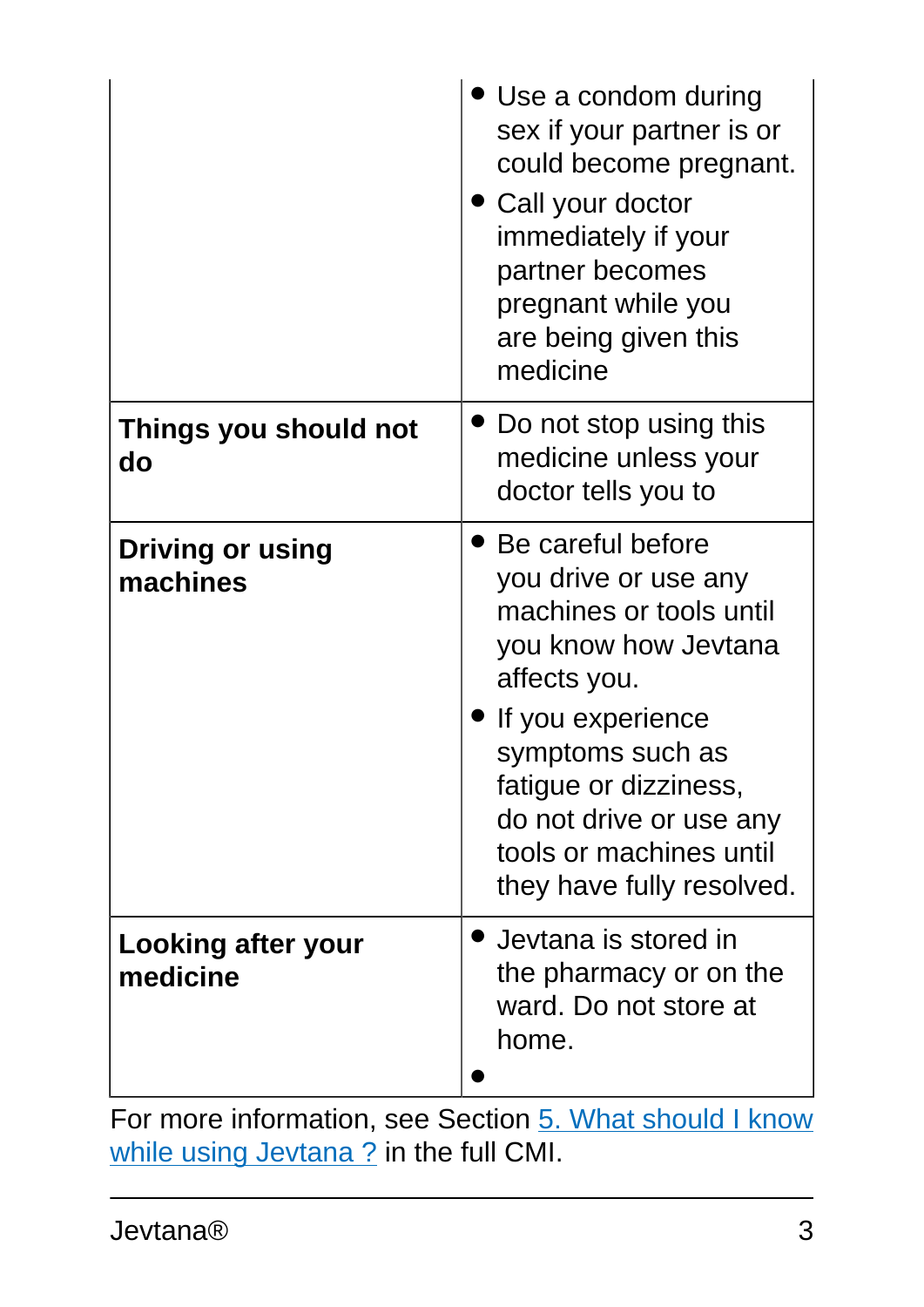## **6. Are there any side effects?**

Very common side effects include: feeling tired, weak or lack of energy; symptoms of anaemia like tiredness, and inability to perform daily tasks (due to a decrease in the number of red blood cells); increased bleeding (due to a decrease in the number of platelets); loss of appetite (anorexia); alteration in sense of taste; shortness of breath; cough; stomach upsets including nausea, vomiting and diarrhoea, constipation; abdominal pain; short term hair loss (in most cases normal hair growth should return after treatment has stopped); back pain; joint pain; blood in the urine.

Serious side effects include: symptoms of allergic reaction; fever; dehydration (possibly following severe or long-lasting diarrhoea, or vomiting; signs of infection such as fever, chills, sweats, feeling tired or fatigued.

For more information, including what to do if you have any side effects, see Section [6. Are there any side](#page-11-0) [effects?](#page-11-0) in the full CMI.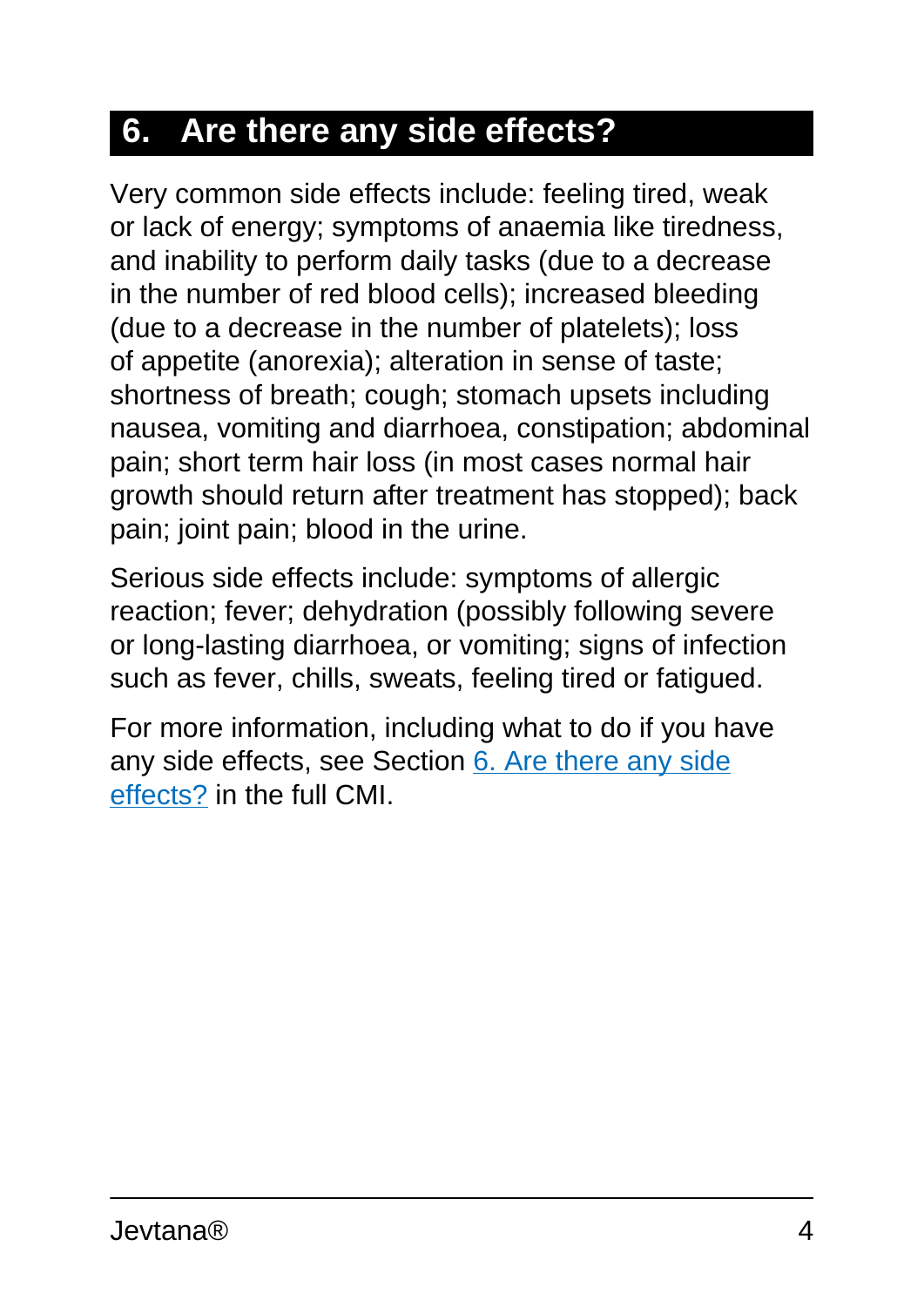# <span id="page-4-0"></span>**Jevtana®** (jev-ta-na)

#### **Active ingredient(s):** cabazitaxel (ca-ba-zi-tax-el)

#### **Consumer Medicine Information (CMI)**

This leaflet provides important information about using Jevtana. **You should also speak to your doctor or pharmacist if you would like further information or if you have any concerns or questions about using Jevtana.**

#### **Where to find information in this leaflet:**

- [1. Why am I using Jevtana?](#page-4-2)
- [2. What should I know before I use Jevtana?](#page-4-1)
- [3. What if I am taking other medicines?](#page-7-0)
- [4. How is Jevtana given?](#page-8-0)
- [5. What should I know while using Jevtana?](#page-10-0)
- [6. Are there any side effects?](#page-11-0)
- [7. Product details](#page-16-0)

## <span id="page-4-2"></span>**1. Why am I using Jevtana?**

**Jevtana contains the active ingredient cabazitaxel.** It belongs to a group of medicines called 'taxanes' used to treat cancers.

#### **Jevtana is used to treat prostate cancer that has progressed after having had other chemotherapy.**

<span id="page-4-1"></span>It works by stopping cells from growing and multiplying.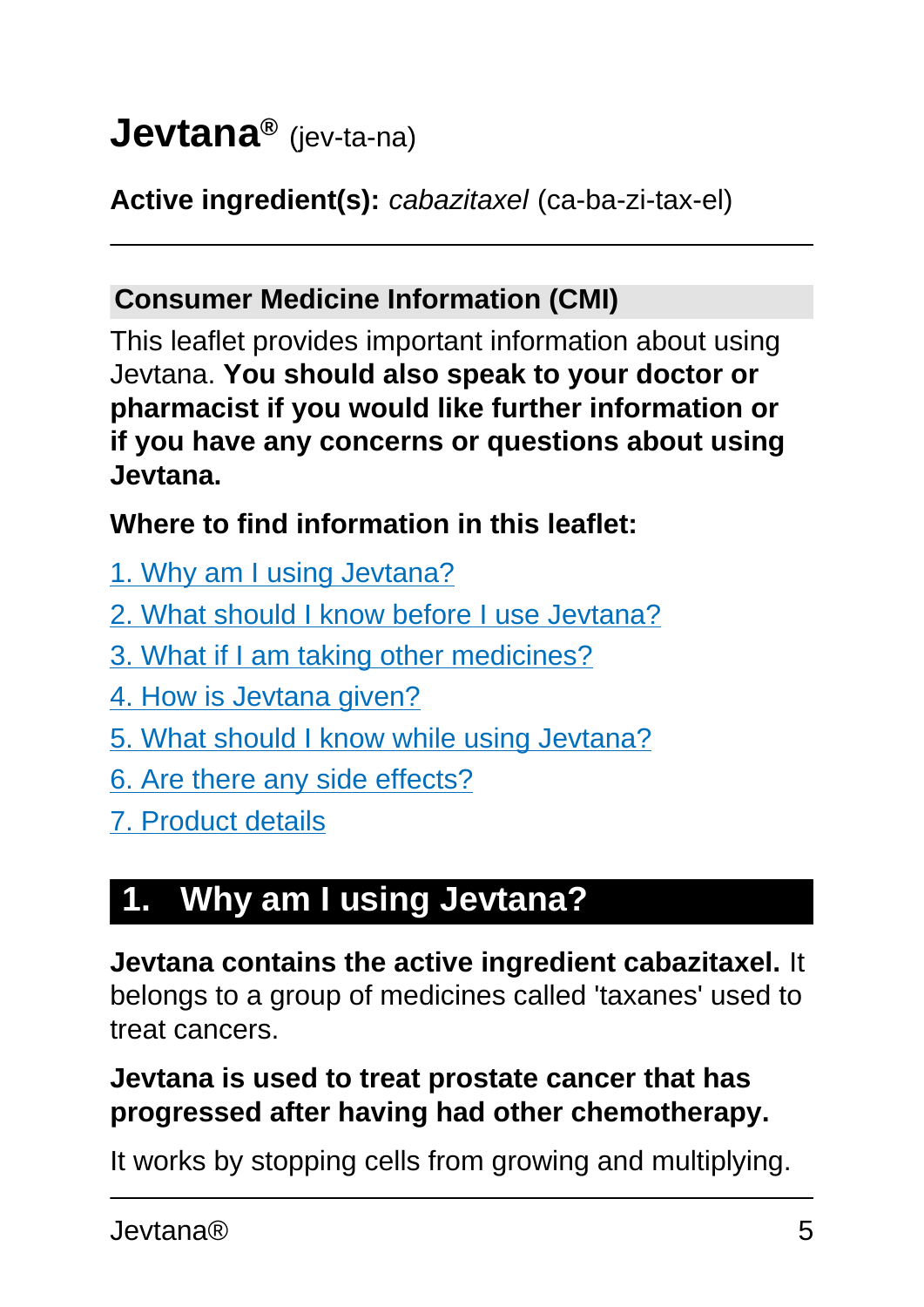## **2. What should I know before I use Jevtana?**

#### **Warnings**

#### **Do not receive Jevtana if:**

- the number of your white blood cells is too low (neutrophil counts of 1,500 per cubic millimetre, or less - your doctor will advise you on this),
- you have a liver disease
- you have recently received or are about to receive a vaccine against yellow fever
- you are allergic to cabazitaxel, or any of the ingredients listed at the end of this leaflet.
- Always check the ingredients to make sure you can use this medicine.

### **Check with your doctor if you:**

- have any other medical conditions, especially:
	- $\circ$  a fever (during treatment with Jevtana, it is more likely that your white blood cell count may be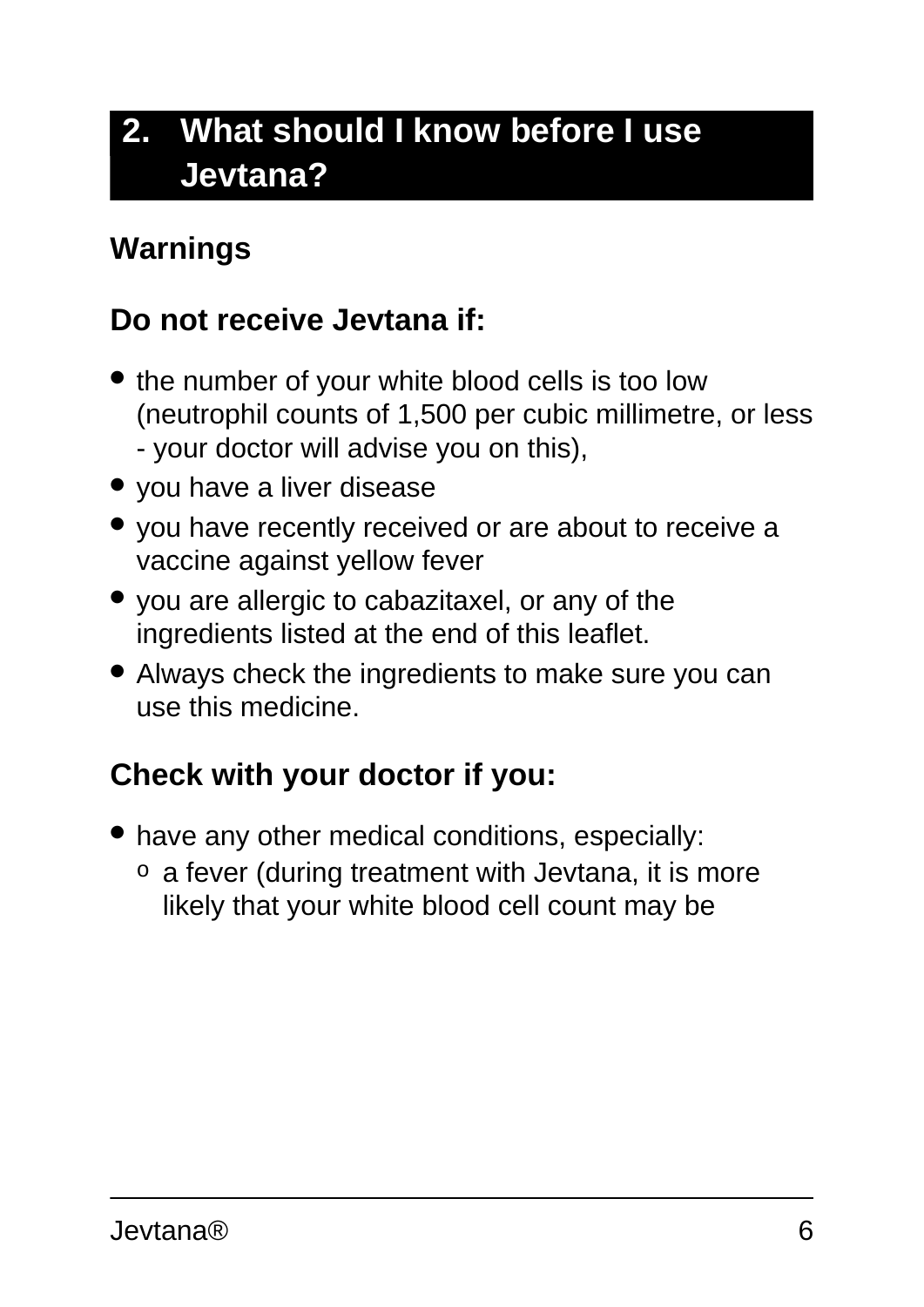reduced). Your doctor will monitor your blood and general condition for signs of infections.

- o any allergies, especially to ingredients listed at the end of this leaflet
- o lung, liver or kidney problems
- o any stomach problems past or present (including ulcers)
- o severe or long-lasting diarrhoea, nausea or vomiting. Any of these events could cause dehydration. Your doctor may need to treat you.
- o have a feeling of numbness, tingling, burning or decreased sensation in your hands or feet
- o have any bleeding from the gut that may cause changes in the colour of your stool or stomach pain.
- o suffer from alcoholism, liver disease or epilepsy/ seizures. Jevtana contains alcohol (13% w/w ethanol, equivalent to 14 ml of beer or 6 ml of wine)
- take any medicines for any other condition, especially medicines used to prevent blood clots and oral nonsteroidal anti-inflammatories (NSAIDS).
- have previously received radiation therapy. Inflammation of the bladder may also occur. Tell your doctor, nurse or pharmacist if you have burning sensation when passing urine.
- plan to have surgery.

During treatment, you may be at risk of developing certain side effects. It is important you understand these risks and how to monitor for them. See additional information under Section [6. Are there any side effects](#page-11-0)?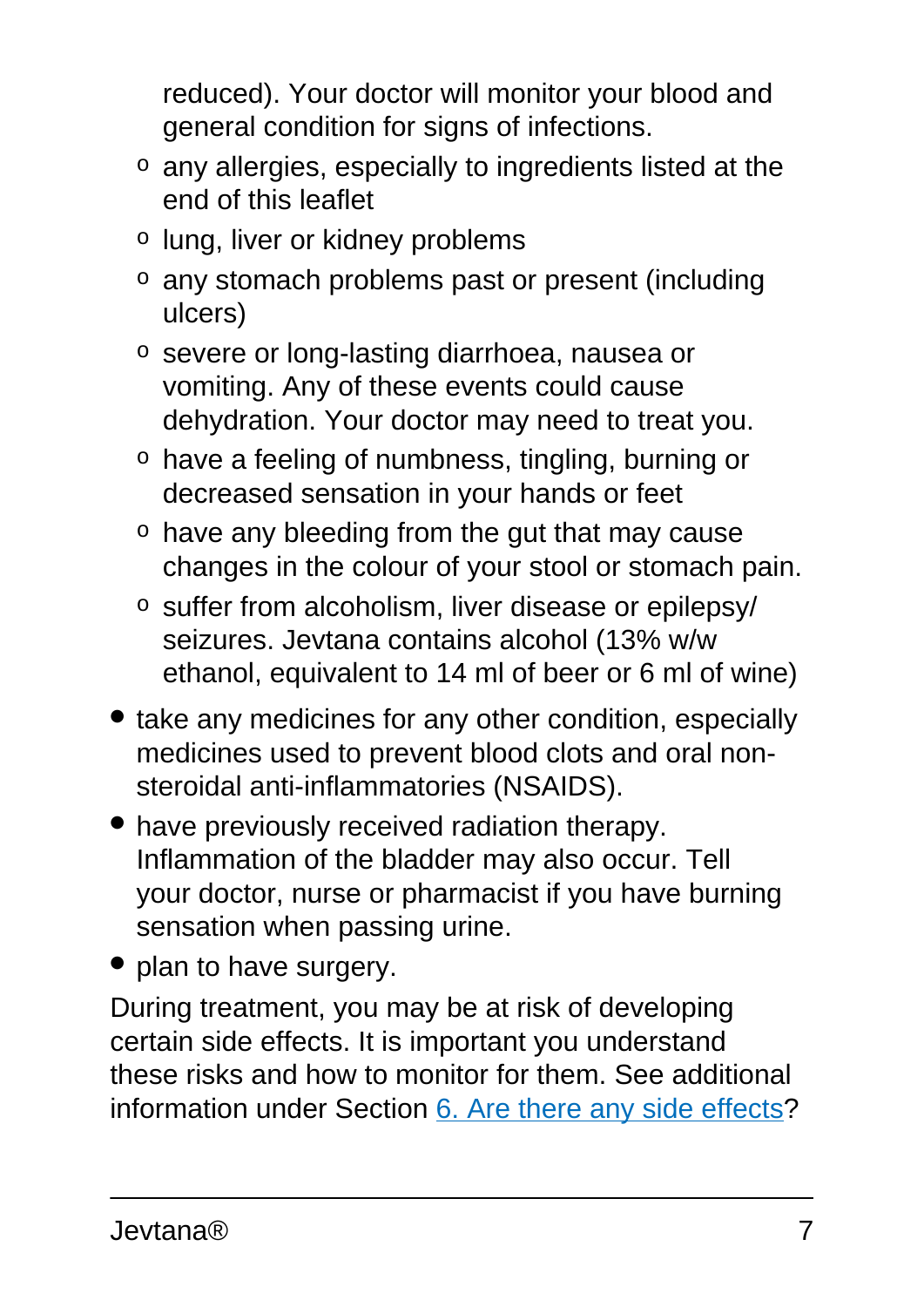### **Pregnancy and breastfeeding**

Jevtana could adversely affect your baby. Tell your doctor if your partner is pregnant or breastfeeding. Tell your doctor if your partner intends to become pregnant or breastfeed. The use of effective contraception in male patients with partners who may become pregnant is recommended during treatment and for 6 months after the final treatment is given. Jevtana might be present in your semen. Therefore, the use of a condom is always recommended during sexual intercourse.

### **Adolescents and children**

• Do not give Jevtana to a child or adolescent.

### <span id="page-7-0"></span>**3. What if I am taking other medicines?**

Tell your doctor or pharmacist if you are taking any other medicines, including any medicines, vitamins or supplements that you buy without a prescription from your pharmacy, supermarket or health food shop.

#### **Some medicines may interfere with Jevtana and affect how it works. These include:**

- medicines used to treat bacterial, fungal or viral infections (e.g. clarithromycin, ketoconazole, rifampicin)
- medicines used to treat seizures or epilepsy (e.g. carbamazepine, phenobarbital, phenytoin)
- herbal remedy for depression and other conditions (St John's Wort (Hypericum perforatum)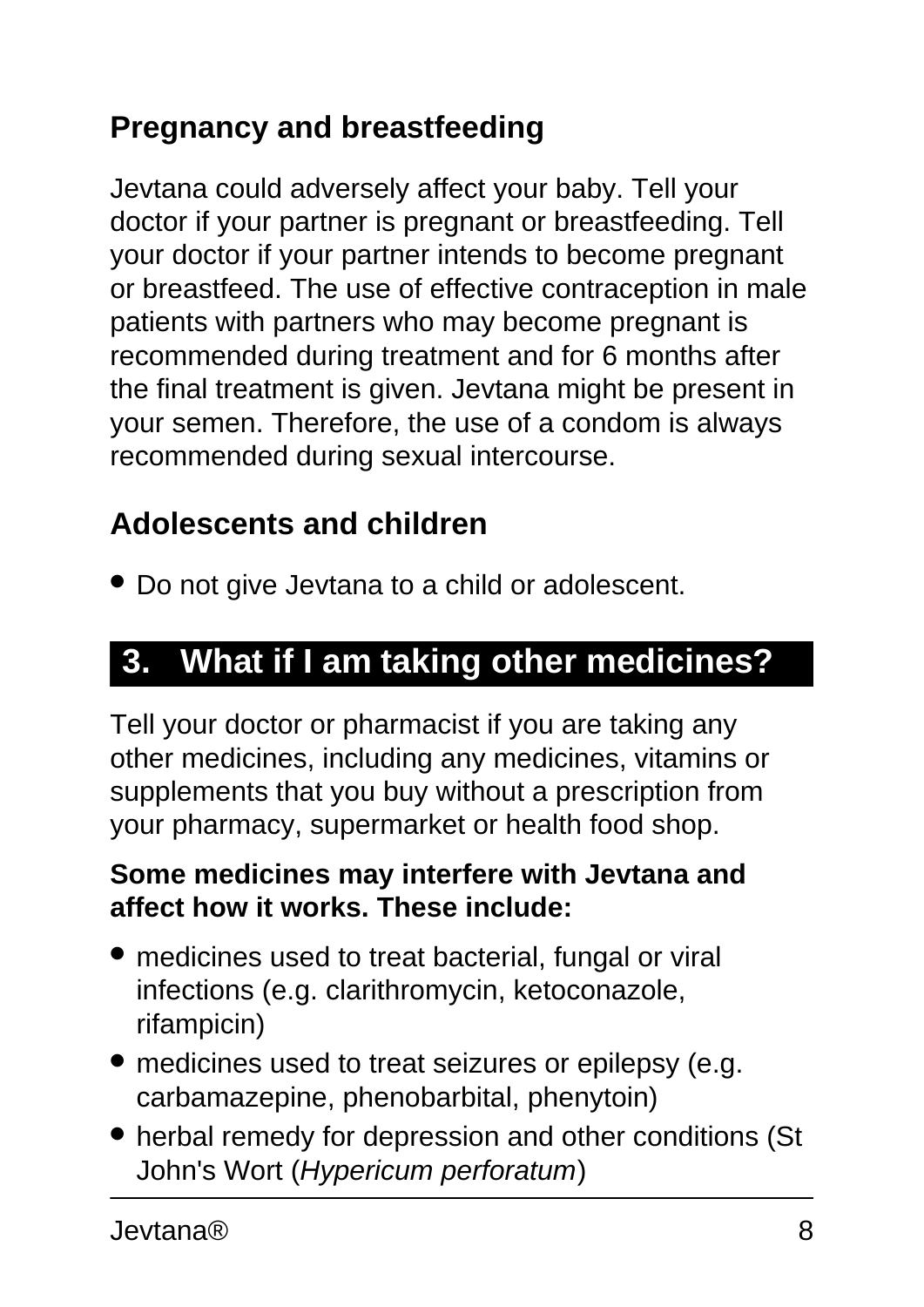**Check with your doctor or pharmacist if you are not sure about what medicines, vitamins or supplements you are taking and if these affect Jevtana.**

## <span id="page-8-0"></span>**4. How is Jevtana given?**

### **How much is given?**

- Jevtana will be given by infusion into one of your veins (intravenous use). The infusion will last approximately 1 hour during which you will be in the hospital.
- The dose will depend on your height and weight. Your doctor will calculate your body surface area in square meters (m**<sup>2</sup>** ) and will determine the dose you should receive.
- The standard dose of Jevtana is 20 mg per square meter. Your doctor may decide on an alternative dose depending on your condition.
- Follow any instructions provided by your doctor.

### **Duration of treatment**

- You should usually receive your infusion once every 3 weeks.
- Each 3 week period is called one cycle of chemotherapy. Your doctor will decide how many of these cycles you will need.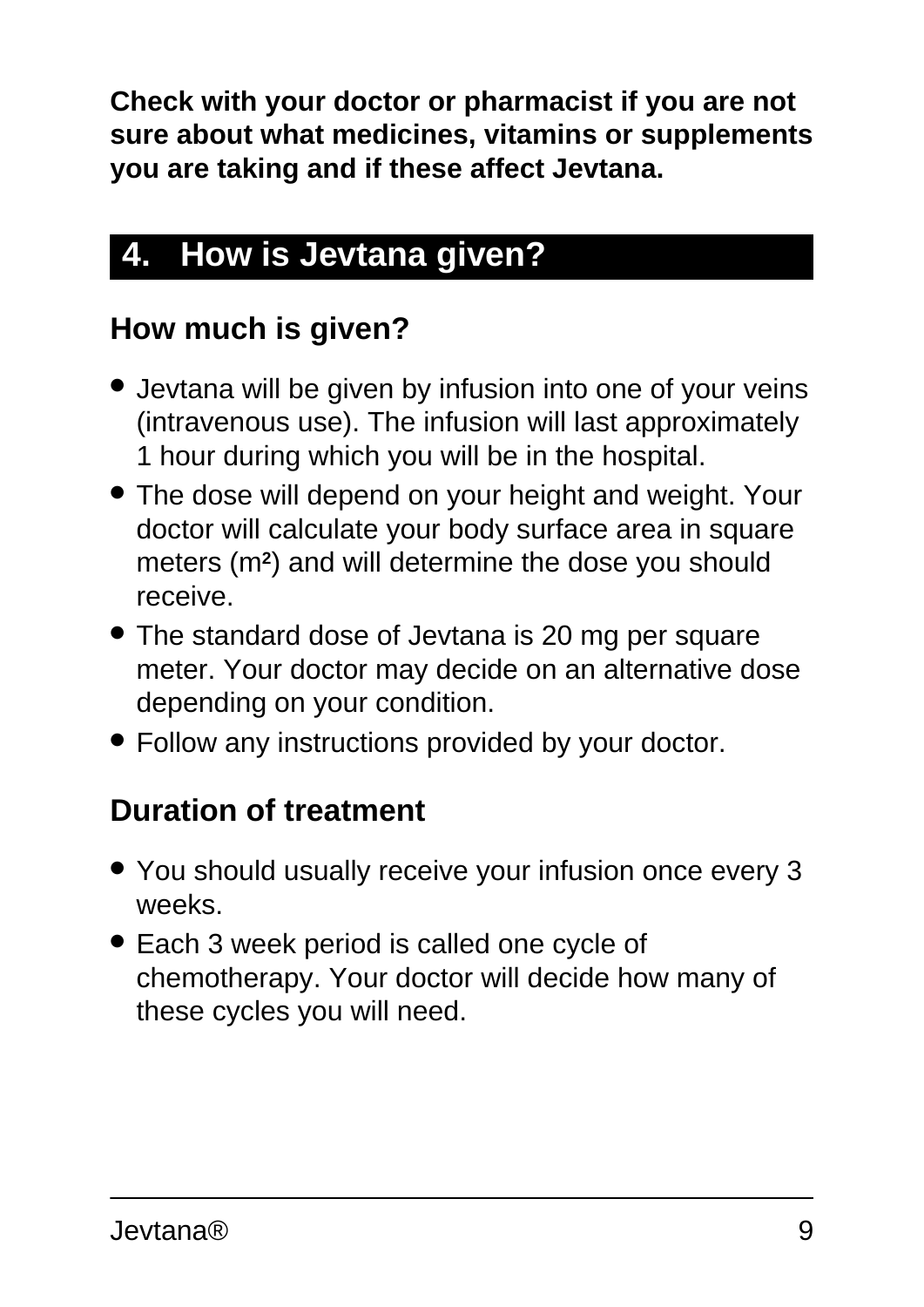### **Additional medications**

As part of your treatment for prostate cancer, you will also take an oral corticosteroid medicine (prednisone or prednisolone) daily.

Half an hour before you receive Jevtana, you will be given the following medications to reduce your chance of developing an allergic reaction or nausea:

- antihistamine (diphenhydramine or equivalent)
- corticosteroid (dexamethasone or equivalent)
- H2 antagonist (ranitidine or equivalent)
- anti-nausea medication (if required)

#### **If you are given too much Jevtana**

As Jevtana is given to you under the supervision of your doctor, it is very unlikely that you will receive too much. However, if you experience any unexpected or worrying side effects after being given Jevtana**, you should immediately:**

- phone the Poisons Information Centre (**by calling 13 11 26**), or
- contact your doctor, or
- go to the Emergency Department at your nearest hospital.

**You should do this even if there are no signs of discomfort or poisoning.**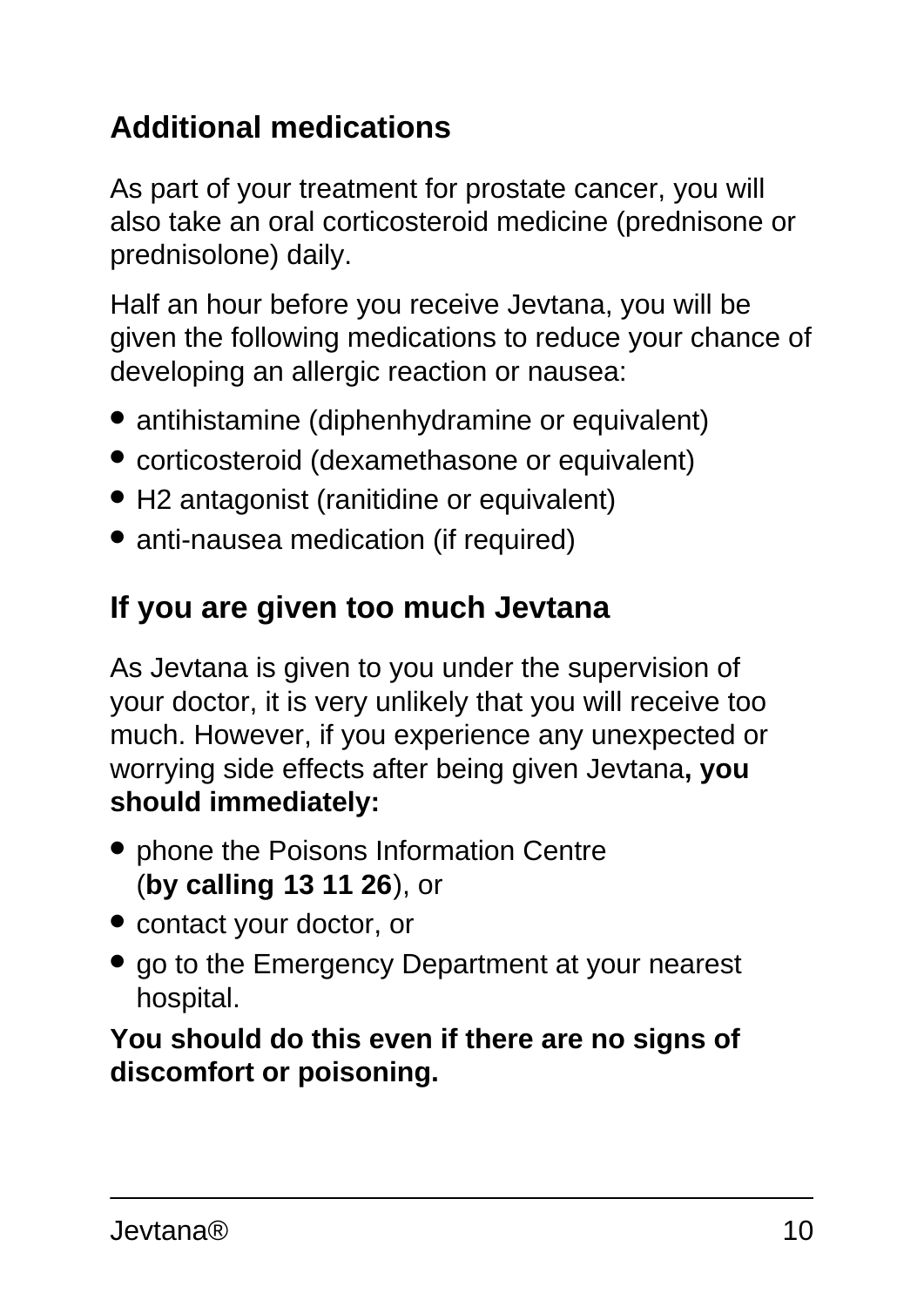If you receive too much Jevtana, you may experience one or more of the following symptoms: fever, nausea, diarrhoea, vomiting, constipation, abdominal pain, including upper abdominal pain, indigestion, and reflux.

## <span id="page-10-0"></span>**5. What should I know while using Jevtana?**

### **Things you should do**

• Use a condom during sex if your partner is or could become pregnant.

Jevtana could be present in your semen and may affect the foetus. You are advised not to father a child during and up to 6 months after treatment and to seek advice on conservation of sperm prior to treatment because Jevtana may alter male fertility.

- If you plan to have surgery that needs a general anaesthetic, tell your doctor or dentist that you are being given this medicine.
- Talk to your doctor before getting vaccinations while you are receiving Jevtana.
- Keep all of your doctor's appointments so that your progress can be checked. If you do not complete the full course prescribed by your doctor, Jevtana may not work as well as it's supposed to.

## **Call your doctor straight away if:**

● your partner becomes pregnant while you are being given this medicine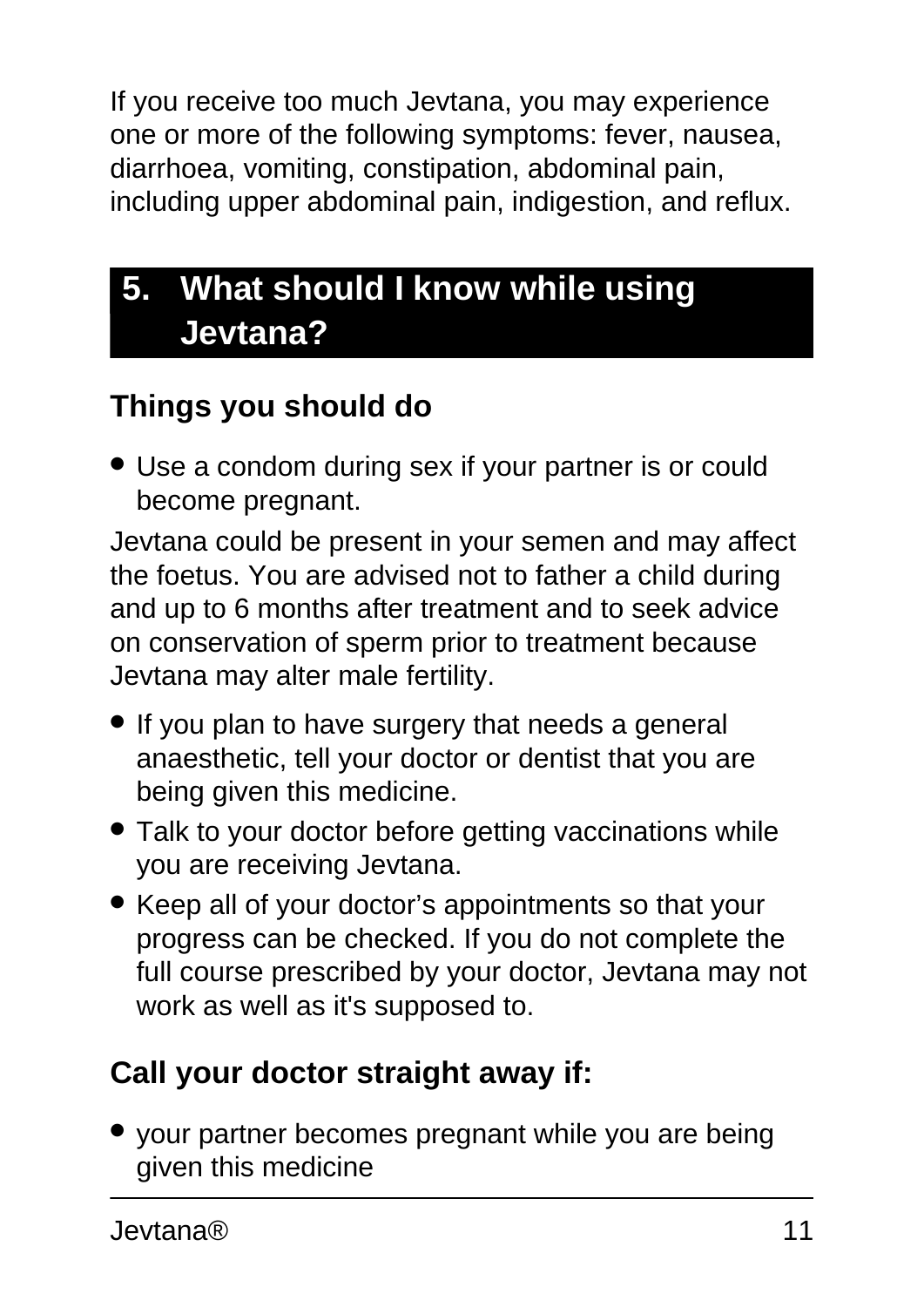Remind any doctor, dentist or pharmacist you visit that you are using Jevtana.

### **Driving or using machines**

#### **Be careful before you drive or use any machines or tools until you know how Jevtana affects you.**

Jevtana may cause side effects such as fatigue or dizziness that may affect your ability to drive and use machinery. Make sure you know how you react to Jevtana before you drive a car, operate machinery, or do anything else that could be dangerous if you feel dizzy or fatigued.

If you experience these symptoms, do not drive or use any tools or machines until they have fully resolved.

#### **Looking after your medicine**

Jevtana is stored in the pharmacy or on the ward. Do not store at home.

### <span id="page-11-0"></span>**6. Are there any side effects?**

All medicines can have side effects. If you do experience any side effects, most of them are minor and temporary. However, some side effects may need medical attention.

See the information below and, if you need to, ask your doctor or pharmacist if you have any further questions about side effects.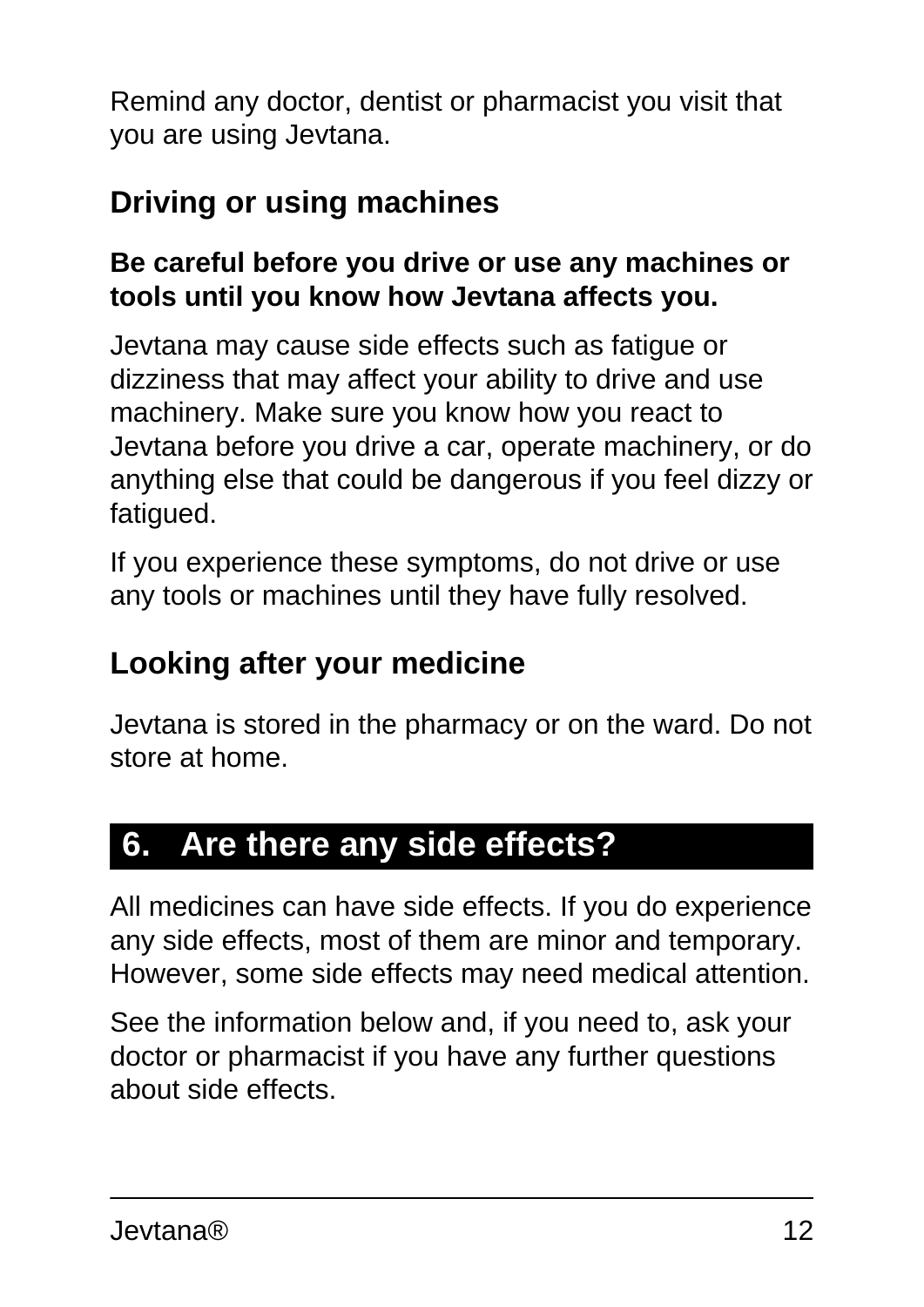### **Less serious side effects**

| Less serious side effects   What to do                                                                                                                                                                                                                                                                                                                                                |                                                                                                      |
|---------------------------------------------------------------------------------------------------------------------------------------------------------------------------------------------------------------------------------------------------------------------------------------------------------------------------------------------------------------------------------------|------------------------------------------------------------------------------------------------------|
| <b>Gut-related</b><br>stomach pain or upsets<br>including nausea,<br>vomiting and diarrhoea,<br>constipation<br>abdominal pain<br>uncomfortable feeling in<br>the stomach or belching<br>after eating<br>loss of appetite<br>(anorexia)<br>• gastro-oesophageal<br>reflux or heartburn<br>haemorrhoids<br>rectal bleeding<br>pain in mouth or throat<br><b>Nervous system-related</b> | Speak to your doctor if<br>you have any of these<br>less serious side effects<br>and they worry you. |
| ringing in the ear<br>trouble with balance                                                                                                                                                                                                                                                                                                                                            |                                                                                                      |
| dizziness<br>headache<br>alteration in sense of<br>taste                                                                                                                                                                                                                                                                                                                              |                                                                                                      |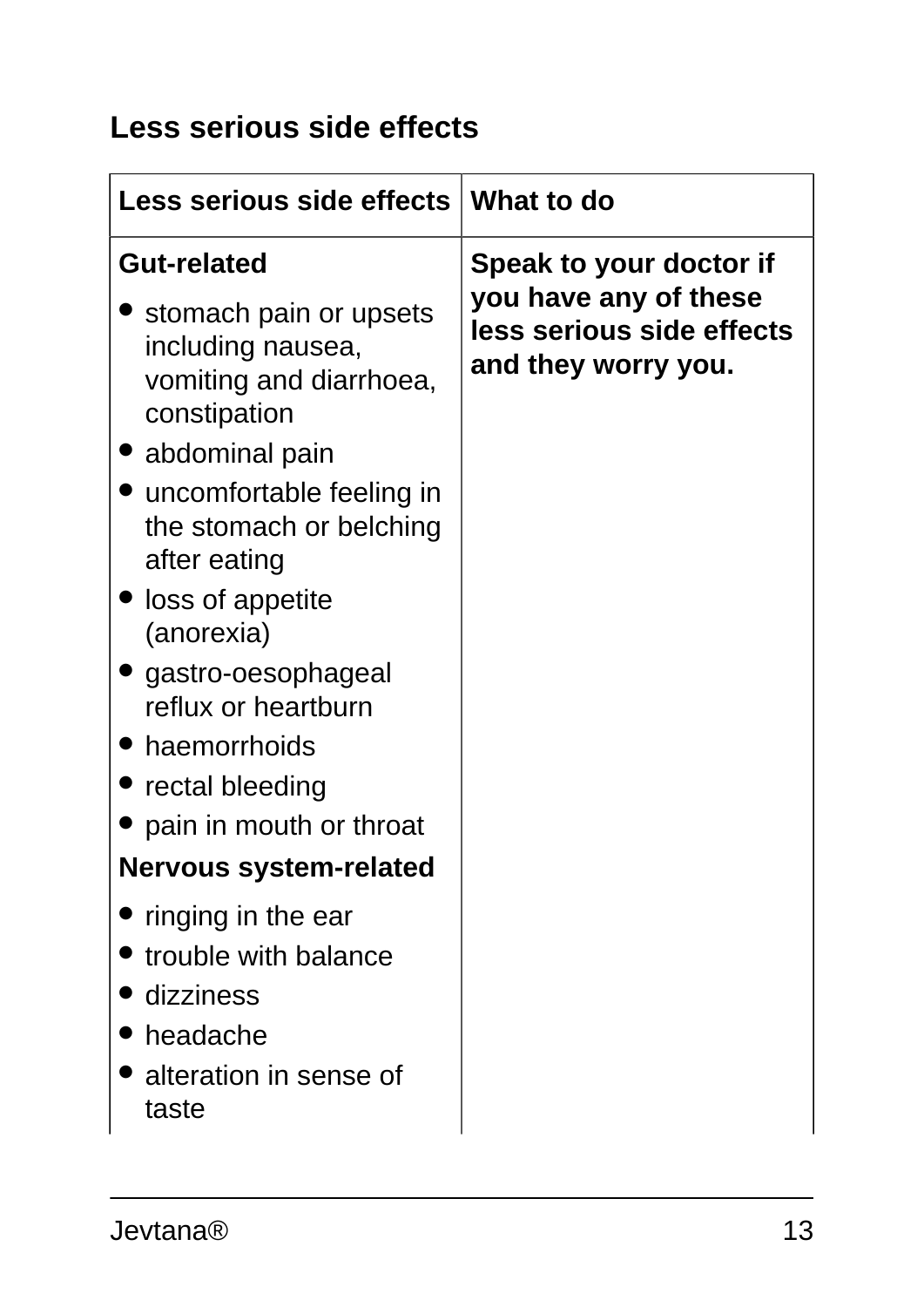| Less serious side effects   What to do                                                                                                                                                                                                                                                    |  |
|-------------------------------------------------------------------------------------------------------------------------------------------------------------------------------------------------------------------------------------------------------------------------------------------|--|
| feeling of numbness,<br>tingling, burning or<br>decreased sensations in<br>hands and feet                                                                                                                                                                                                 |  |
| <b>Blood-related</b>                                                                                                                                                                                                                                                                      |  |
| feeling tired, weak or<br>lack of energy<br>symptoms of anaemia<br>like tiredness, and<br>inability to perform daily<br>tasks (due to a decrease<br>in the number of red<br>blood cells)<br>blood in the urine<br>increased bleeding (due<br>to a decrease in the<br>number of platelets) |  |
| <b>Muscle and bone-related</b>                                                                                                                                                                                                                                                            |  |
| back pain<br>joint pain<br>muscle spasm<br>muscle discomfort,<br>aches or pain                                                                                                                                                                                                            |  |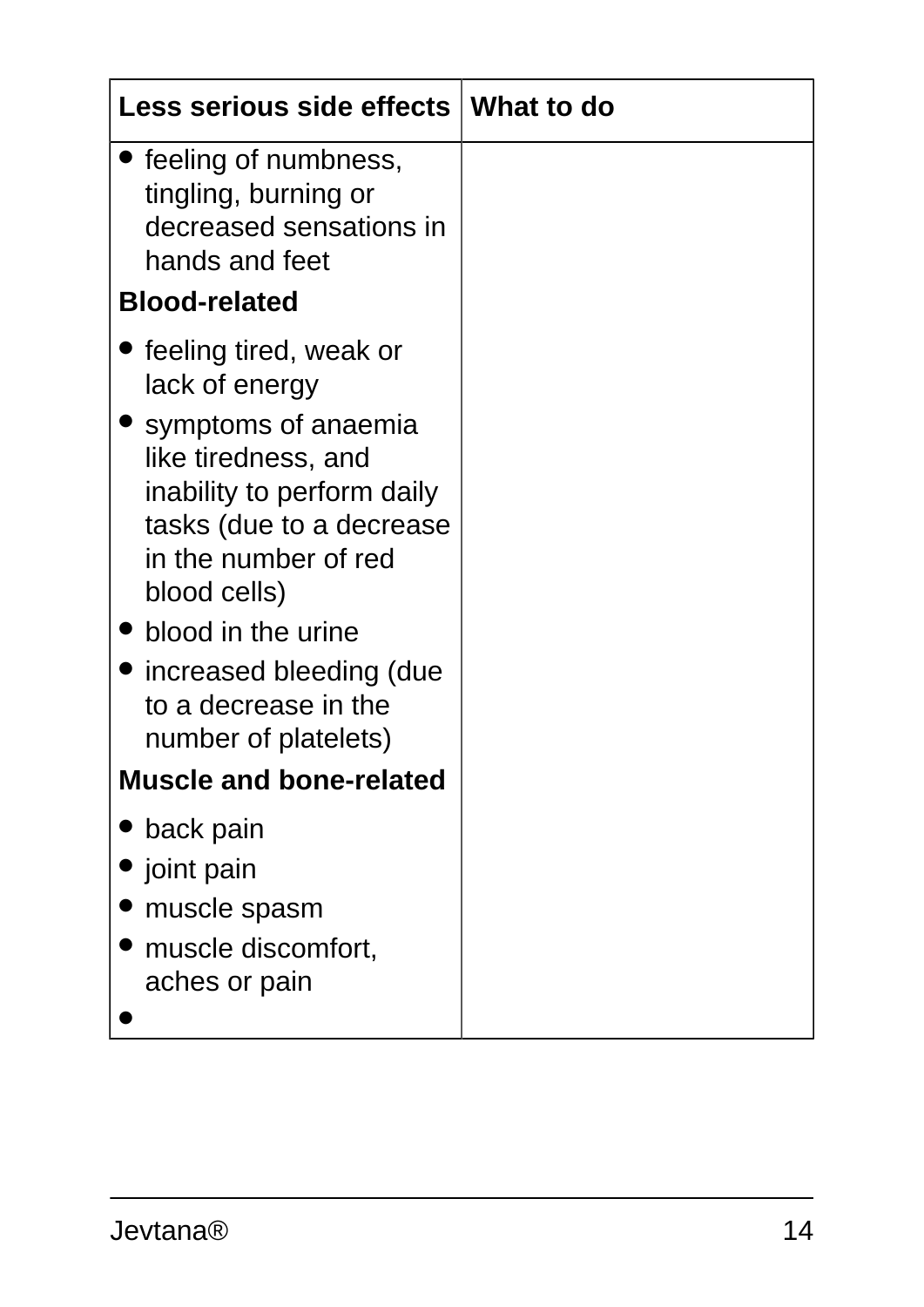| Less serious side effects   What to do<br>(cont)                                                                                                                                                                                                                                                                                                                                                                               |                                                                                                      |
|--------------------------------------------------------------------------------------------------------------------------------------------------------------------------------------------------------------------------------------------------------------------------------------------------------------------------------------------------------------------------------------------------------------------------------|------------------------------------------------------------------------------------------------------|
| <b>Other reactions:</b><br>pain when passing urine<br>• urinary incontinence<br>rapid or irregular<br>heartbeat<br>• redness of skin<br>• skin feeling hot or<br>flushed<br>• swelling of the feet or<br>legs<br>$\bullet$ chills<br>• shortness of breath<br>cough<br>• short term hair loss (in<br>most cases normal hair<br>growth should return<br>after treatment has<br>stopped)<br>sores in the mouth or on<br>the lips | Speak to your doctor if<br>you have any of these<br>less serious side effects<br>and they worry you. |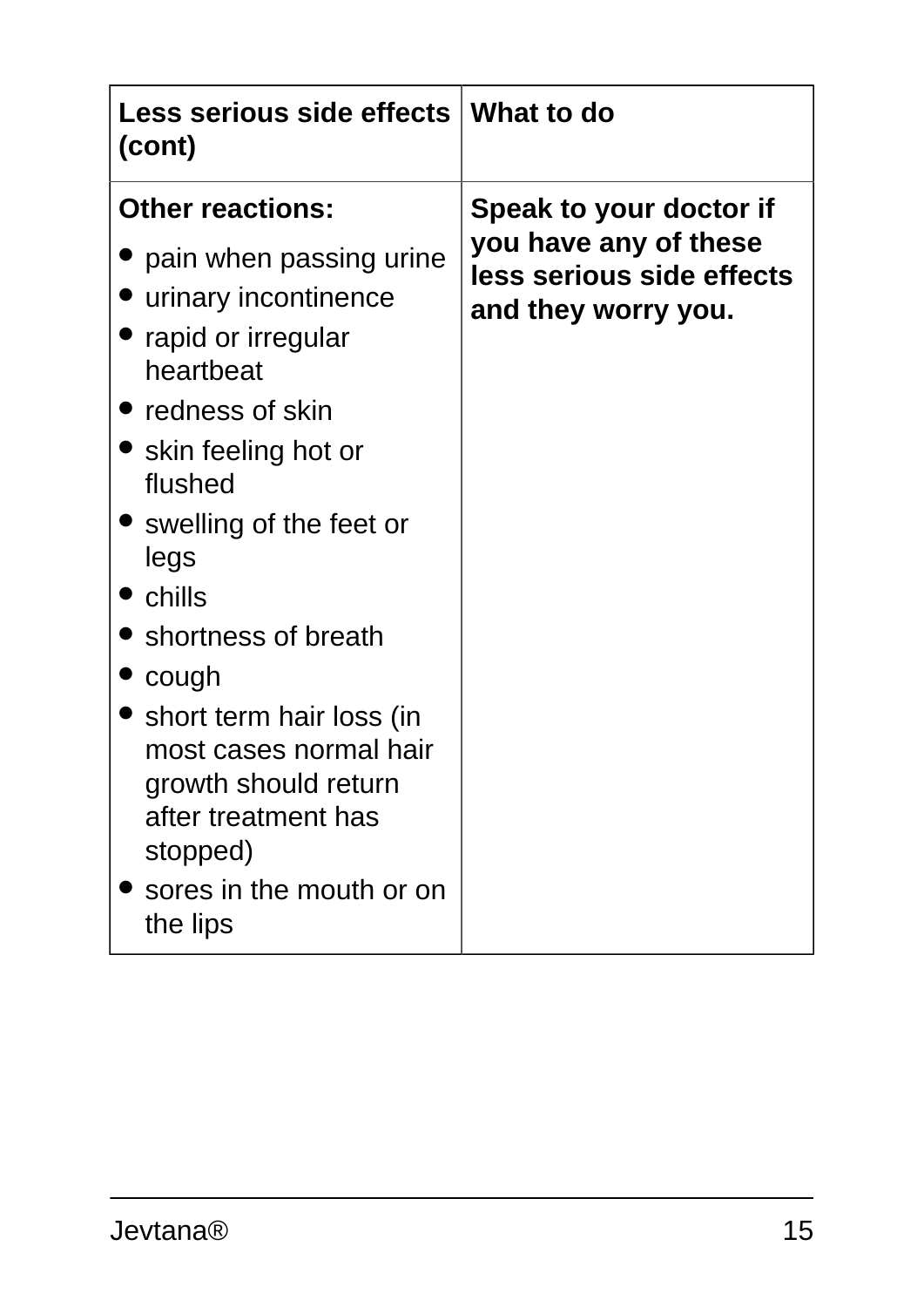### **Serious side effects**

| <b>Serious side effects</b>                                                                                                                                                                                                                                                                                     | What to do                                                                                                                                                             |
|-----------------------------------------------------------------------------------------------------------------------------------------------------------------------------------------------------------------------------------------------------------------------------------------------------------------|------------------------------------------------------------------------------------------------------------------------------------------------------------------------|
| <b>Allergic reaction-related:</b><br>• swelling of the face, lips,<br>mouth or throat, which<br>may cause difficulty in<br>swallowing or breathing<br>hives<br>fainting<br>• yellowing of the skin and<br>eyes (jaundice)<br>$\bullet$ skin rash<br>itching<br>• shortness of breath<br><b>Other reactions:</b> | Call your doctor straight<br>away, or go straight<br>to the Emergency<br>Department at your<br>nearest hospital if you<br>notice any of these<br>serious side effects. |
| fever (high temperature).<br>This is very common<br>(affects more than 1 in<br>10 patients)<br>severe loss of body<br>fluids (dehydration). This<br>is common (affects less<br>than 1 in 10 patients).<br>This can occur if you<br>have severe diarrhoea<br>(increase of more than<br>4 or more stools more     |                                                                                                                                                                        |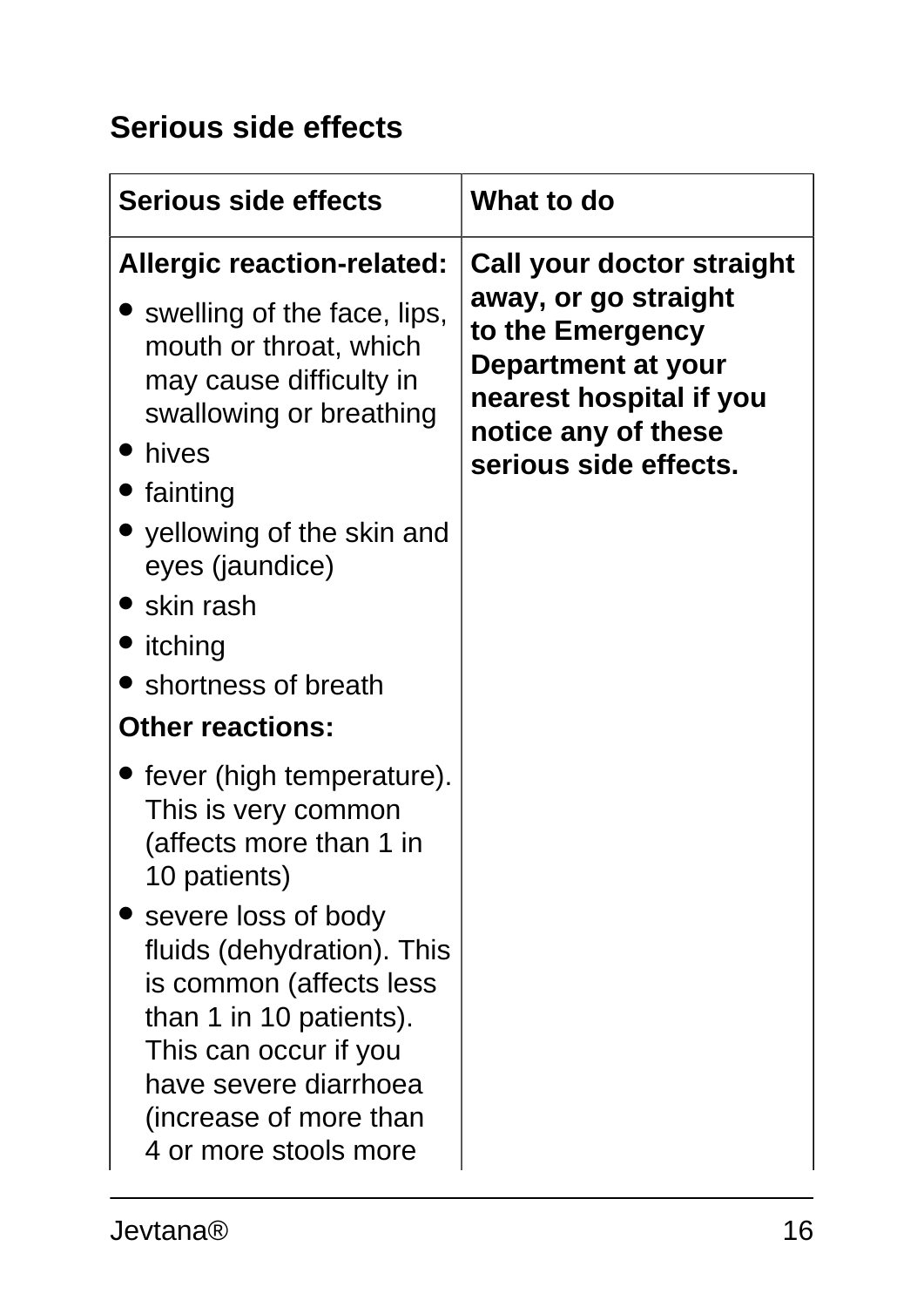| Serious side effects                                                                                                                                  | What to do |
|-------------------------------------------------------------------------------------------------------------------------------------------------------|------------|
| than usual a day) or<br>long-lasting diarrhoea,<br>or fever, or if you are<br>vomiting                                                                |            |
| • urinary tract infection<br>• fever and infection<br>(associated with a<br>reduction of white blood<br>cells)<br>• skin infections<br>lung infection |            |

#### **Tell your doctor or pharmacist if you notice anything else that may be making you feel unwell.**

Other side effects not listed here may occur in some people.

#### **Reporting side effects**

After you have received medical advice for any side effects you experience, you can report side effects to the Therapeutic Goods Administration online at [www.tga.gov.au/reporting-problems.](http://www.tga.gov.au/reporting-problems) By reporting side effects, you can help provide more information on the safety of this medicine.

<span id="page-16-0"></span>**Always make sure you speak to your doctor or pharmacist before you decide to stop taking any of your medicines.**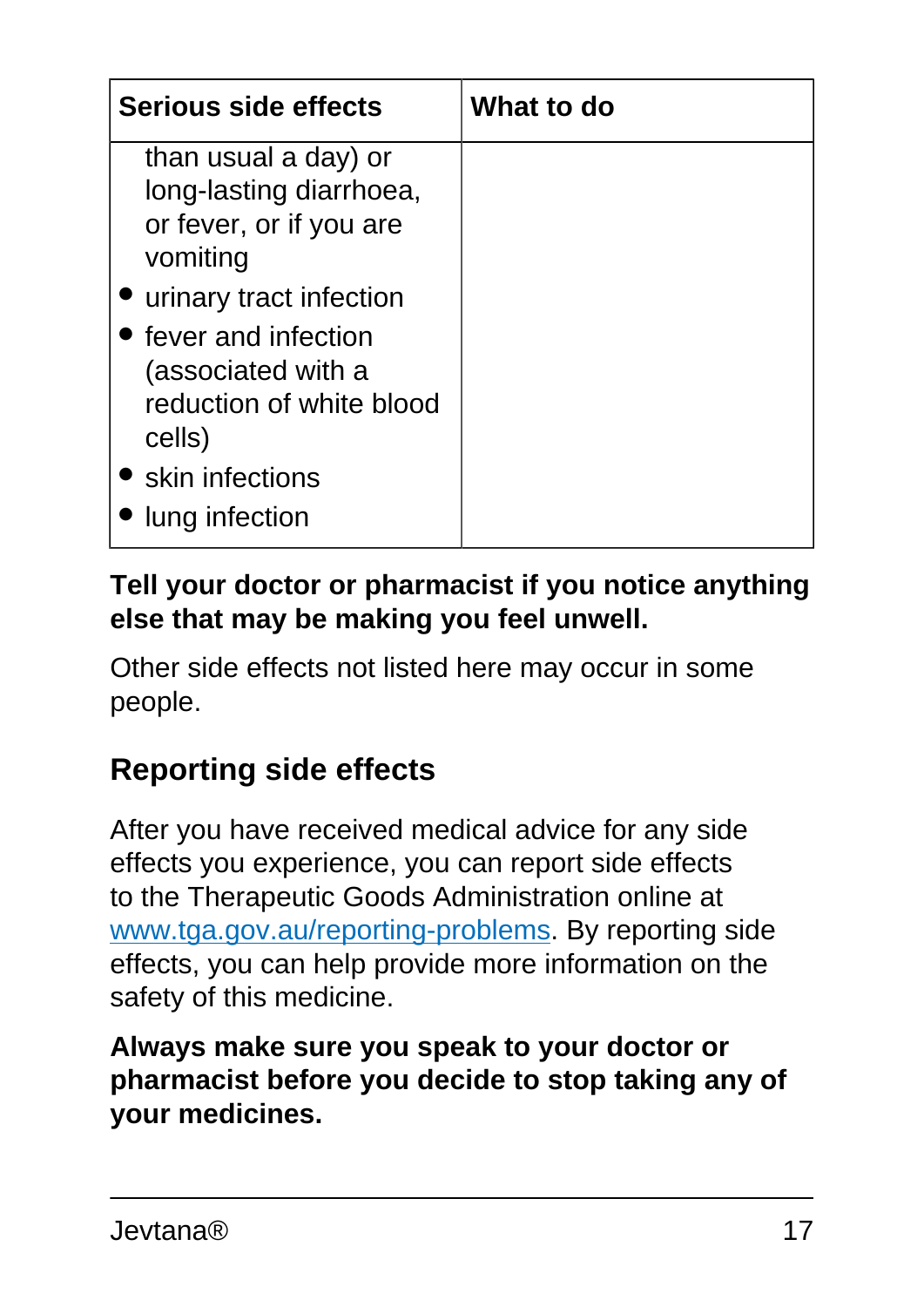## **7. Product details**

This medicine is only available with a doctor's prescription.

#### **What Jevtana contains**

| <b>Active ingredient</b>   | Cabazitaxel                                                                                                        |
|----------------------------|--------------------------------------------------------------------------------------------------------------------|
| (main ingredient)          | One ml of concentrate<br>contains 40 mg<br>cabazitaxel. Each vial of<br>concentrate contains 60<br>mg cabazitaxel. |
| <b>Other ingredients</b>   | polysorbate 80                                                                                                     |
| (inactive ingredients)     | citric acid                                                                                                        |
|                            | ethanol 96%                                                                                                        |
|                            | water for injections                                                                                               |
| <b>Potential allergens</b> | ethanol 13% w/w                                                                                                    |

Jevtana does not contain gluten, sucrose, lactose, tartrazine or any other azo dyes.

**Do not take this medicine if you are allergic to any of these ingredients.**